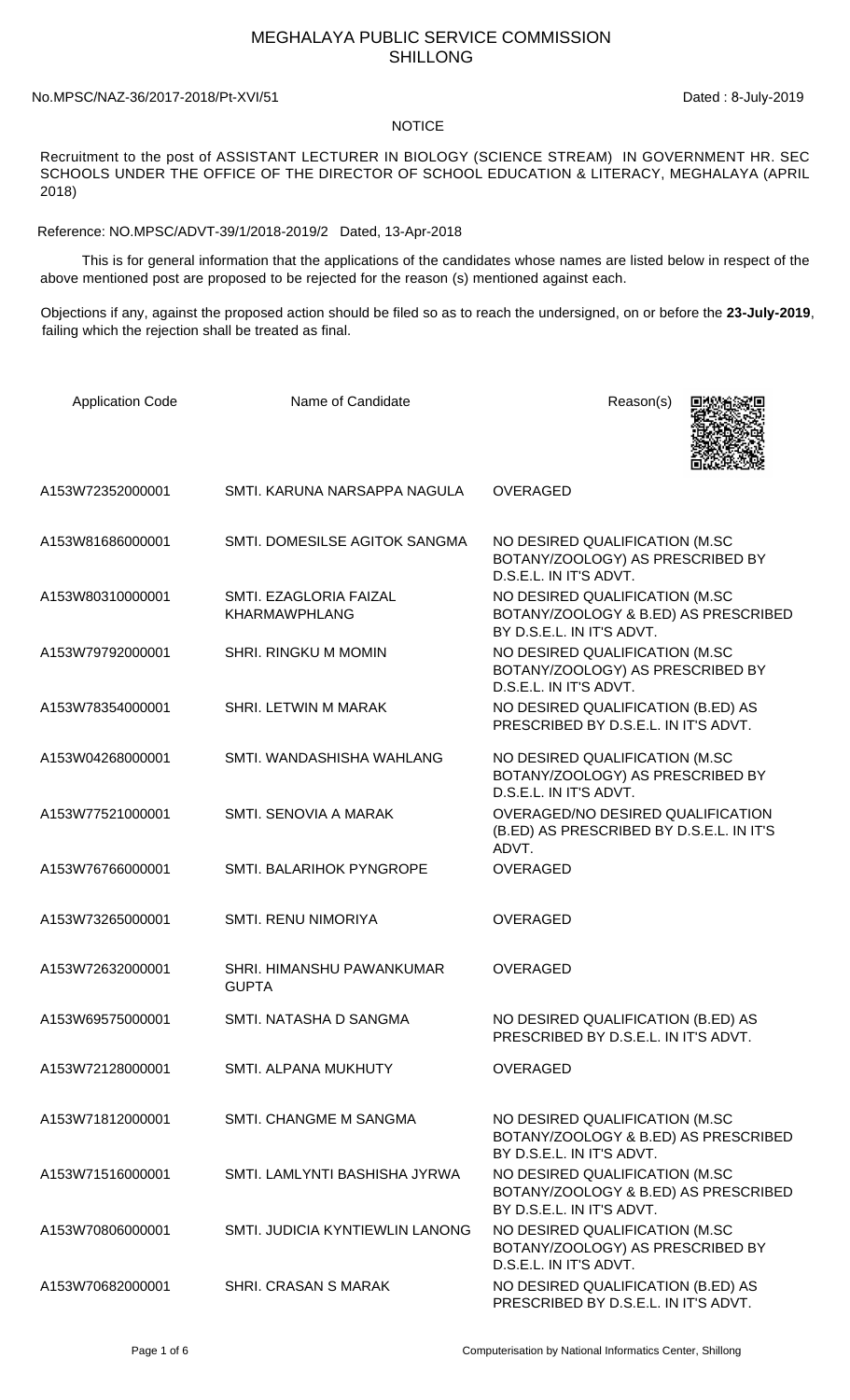| <b>Application Code</b> | Name of Candidate                                | Reason(s)                                                                                                    |
|-------------------------|--------------------------------------------------|--------------------------------------------------------------------------------------------------------------|
| A153W70634000001        | <b>SMTI. TRIKSILCHI M SANGMA</b>                 | NO DESIRED QUALIFICATION (B.ED) AS<br>PRESCRIBED BY D.S.E.L. IN IT'S ADVT.                                   |
| A153W70189000001        | SMTI. GRACEFULLY KHARMAWLONG                     | <b>CLARIFICATION REQUIRED REGARDING</b><br>DATE, MONTH AND YEAR OF PASSING B.ED.                             |
| A153W86333000001        | SMTI. GERANDIA MARBANIANG                        | <b>OVERAGED</b>                                                                                              |
| A153W85185000001        | SHRI. BANKYRSHANBOR WAHLANG<br><b>PAHSYNTIEW</b> | <b>CLARIFICATION REQUIRED REGARDING</b><br>DATE, MONTH AND YEAR OF PASSING B.ED.                             |
| A153W85157000001        | <b>SHRI. ROMEO LAMARE</b>                        | <b>OVERAGED</b>                                                                                              |
| A153W83756000001        | SMTI. NAPHISABET KHONGLAH                        | NO DESIRED QUALIFICATION (M.SC<br>BOTANY/ZOOLOGY & B.ED) AS PRESCRIBED<br>BY D.S.E.L. IN IT'S ADVT.          |
| A153W82437000001        | SMTI. URVASHI LAMA                               | NO DESIRED QUALIFICATION (B.ED) AS<br>PRESCRIBED BY D.S.E.L. IN IT'S ADVT.                                   |
| A153W81980000001        | SMTI. SHABANA MOMIN                              | NO DESIRED QUALIFICATION (M.SC<br>BOTANY/ZOOLOGY & B.ED) AS PRESCRIBED<br>BY D.S.E.L. IN IT'S ADVT.          |
| A153W81979000001        | SHRI. DARY MARBANIANG                            | OVERAGED/NO DESIRED QUALIFICATION<br>(M.SC BOTANY/ZOOLOGY & B.ED) AS<br>PRESCRIBED BY D.S.E.L. IN IT'S ADVT. |
| A153W67557000002        | SMTI. BARISHA MARY KURBAH                        | NO DESIRED QUALIFICATION (M.SC<br>BOTANY/ZOOLOGY) AS PRESCRIBED BY<br>D.S.E.L. IN IT'S ADVT.                 |
| A153W65577000002        | SMTI. STILCHI M SANGMA                           | NO DESIRED QUALIFICATION (B.ED) AS<br>PRESCRIBED BY D.S.E.L. IN IT'S ADVT.                                   |
| A153W51471000002        | SHRI. SYNSHAR JOHN MARWEIN                       | <b>CLARIFICATION REQUIRED REGARDING</b><br>DATE, MONTH AND YEAR OF PASSING B.ED.                             |
| A153W45231000002        | SMTI, YAMUNA CH, MARAK                           | NO DESIRED QUALIFICATION (M.SC<br>BOTANY/ZOOLOGY & B.ED) AS PRESCRIBED<br>BY D.S.E.L. IN IT'S ADVT.          |
| A153W15993000002        | SMTI. CLARYDIA LYNGDOH                           | NO DESIRED QUALIFICATION (M.SC<br>BOTANY/ZOOLOGY) AS PRESCRIBED BY                                           |
| A153W16495000002        | SMTI. DARIMEKA SUCHIANG                          | D.S.E.L. IN IT'S ADVT.<br>B.ED DEGREE NOT QUALIFIED AS ON THE<br>LAST DATE OF THE ADVT.                      |
| A153W52623000002        | SHRI. NICHOLAS HAHSHAH                           | <b>CLARIFICATION REQUIRED REGARDING</b><br>DATE, MONTH AND YEAR OF PASSING M.SC.                             |
| A153W83681000002        | <b>SMTI. RITU LEHKRA</b>                         | NO DESIRED QUALIFICATION (M.SC<br>BOTANY/ZOOLOGY) AS PRESCRIBED BY                                           |
| A153W77932000002        | <b>SHRI, YASH PAL</b>                            | D.S.E.L. IN IT'S ADVT.<br><b>OVERAGED</b>                                                                    |
| A153W50996000003        | SMTI. KHAMTILIN LYNGDOH                          | NO DESIRED QUALIFICATION (M.SC<br>BOTANY/ZOOLOGY) AS PRESCRIBED BY<br>D.S.E.L. IN IT'S ADVT.                 |
| A153W21254000003        | <b>SMTI. ARJUNA N MARAK</b>                      | NO DESIRED QUALIFICATION (B.ED) AS<br>PRESCRIBED BY D.S.E.L. IN IT'S ADVT.                                   |
| A153W66065000003        | SHRI. BANANG M MOMIN                             | NO DESIRED QUALIFICATION (B.ED) AS<br>PRESCRIBED BY D.S.E.L. IN IT'S ADVT.                                   |
| A153W37577000003        | SMTI. AMERVEREEN B RYNGNGA                       | NO DESIRED QUALIFICATION (B.ED) AS<br>PRESCRIBED BY D.S.E.L. IN IT'S ADVT.                                   |
| A153W62782000004        | SMTI. IDAWANSHANLANG WAHLANG                     | NO DESIRED QUALIFICATION (M.SC<br>BOTANY/ZOOLOGY) AS PRESCRIBED BY<br>D.S.E.L. IN IT'S ADVT.                 |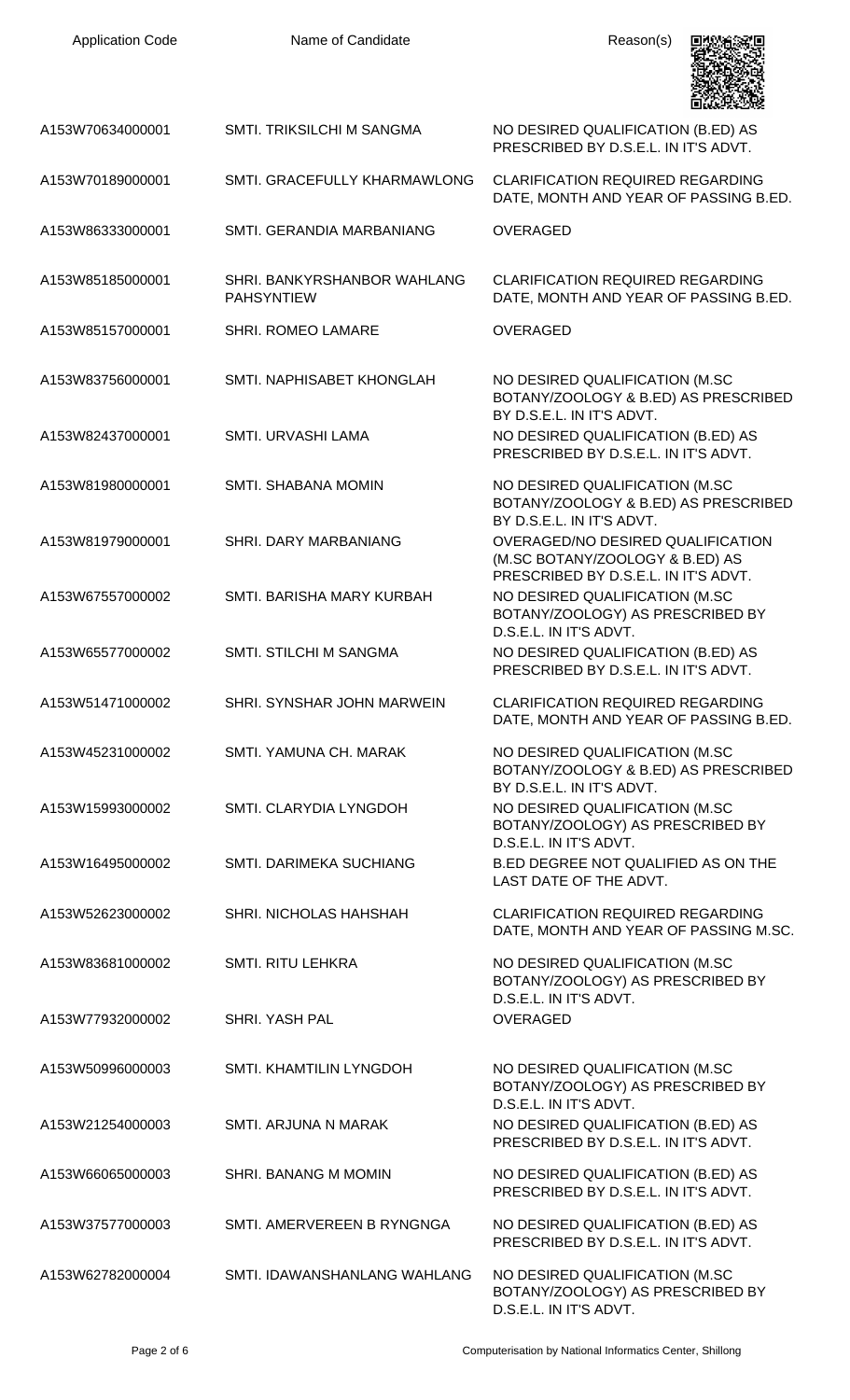| <b>Application Code</b> | Name of Candidate                          | Reason(s)                                                                                                     |
|-------------------------|--------------------------------------------|---------------------------------------------------------------------------------------------------------------|
| A153W45632000004        | SMTI. EMILINIA LYNGDOH                     | NO DESIRED QUALIFICATION (M.SC<br>BOTANY/ZOOLOGY & B.ED) AS PRESCRIBED<br>BY D.S.E.L. IN IT'S ADVT.           |
| A153W84771000004        | <b>SMTI. SHEBALIN SURONG</b>               | UNDERAGED/NO DESIRED QUALIFICATION<br>(M.SC BOTANY/ZOOLOGY & B.ED) AS<br>PRESCRIBED BY D.S.E.L. IN IT'S ADVT. |
| A153W66076000004        | SMTI. BHASWATI HAJONG                      | NO DESIRED QUALIFICATION (M.SC<br>BOTANY/ZOOLOGY & B.ED) AS PRESCRIBED<br>BY D.S.E.L. IN IT'S ADVT.           |
| A153W66078000005        | SHRI. JOSEPH R MARAK                       | <b>CLARIFICATION REQUIRED REGARDING</b><br>DATE, MONTH AND YEAR OF PASSING B.ED.                              |
| A153W00251000005        | SMTI. DIAMOND SUSNGI                       | OVERAGED/NO DESIRED QUALIFICATION<br>(M.SC BOTANY/ZOOLOGY) AS PRESCRIBED<br>BY D.S.E.L. IN IT'S ADVT.         |
| A153W35981000005        | SHRI. EBORMI SHYLLA                        | NO DESIRED QUALIFICATION (M.SC<br>BOTANY/ZOOLOGY & B.ED) AS PRESCRIBED<br>BY D.S.E.L. IN IT'S ADVT.           |
| A153W37128000005        | SMTI. BARCELONA M MARAK                    | NO DESIRED QUALIFICATION (B.ED) AS<br>PRESCRIBED BY D.S.E.L. IN IT'S ADVT.                                    |
| A153W61136000005        | SMTI. IBAPALEI NONGNENG DALOI              | NO DESIRED QUALIFICATION (M.SC<br>BOTANY/ZOOLOGY & B.ED) AS PRESCRIBED<br>BY D.S.E.L. IN IT'S ADVT.           |
| A153W72983000005        | SMTI. ENTIBENHUN KHARBUKI                  | NO DESIRED QUALIFICATION (M.SC<br>BOTANY/ZOOLOGY) AS PRESCRIBED BY<br>D.S.E.L. IN IT'S ADVT.                  |
| A153W83049000005        | <b>SMTI, GRIKCHIRA G MOMIN</b>             | NO DESIRED QUALIFICATION (M.SC<br>BOTANY/ZOOLOGY & B.ED) AS PRESCRIBED<br>BY D.S.E.L. IN IT'S ADVT.           |
| A153W83104000005        | SHRI. TOPBORWELL MARNGAR                   | NO DESIRED QUALIFICATION (M.SC<br>BOTANY/ZOOLOGY & B.ED) AS PRESCRIBED<br>BY D.S.E.L. IN IT'S ADVT.           |
| A153W85150000005        | SMTI. NIVEDITA LYNGDOH                     | <b>OVERAGED</b>                                                                                               |
| A153W51680000006        | SMTI. FENELLA MARY WAR<br><b>NONGKHLAW</b> | NO DESIRED QUALIFICATION (M.SC<br>BOTANY/ZOOLOGY & B.ED) AS PRESCRIBED<br>BY D.S.E.L. IN IT'S ADVT.           |
| A153W80931000006        | SHRI. PANKAJ CHOUDHARY                     | NO DESIRED QUALIFICATION (M.SC<br>BOTANY/ZOOLOGY & B.ED) AS PRESCRIBED<br>BY D.S.E.L. IN IT'S ADVT.           |
| A153W30749000006        | SMTI. RIMEKA MAWRIE                        | NO DESIRED QUALIFICATION (M.SC<br>BOTANY/ZOOLOGY) AS PRESCRIBED BY<br>D.S.E.L. IN IT'S ADVT.                  |
| A153W65250000006        | SMTI. GIFTYNORIA LYNGDOH                   | NO DESIRED QUALIFICATION (B.ED) AS<br>PRESCRIBED BY D.S.E.L. IN IT'S ADVT.                                    |
| A153W21960000006        | <b>SMTI. GRATIFY PALE</b>                  | NO DESIRED QUALIFICATION (M.SC<br>BOTANY/ZOOLOGY) AS PRESCRIBED BY<br>D.S.E.L. IN IT'S ADVT.                  |
| A153W52126000006        | SHRI. SHALMANLEITO M SANGMA                | <b>CLARIFICATION REQUIRED REGARDING</b><br>DATE, MONTH AND YEAR OF PASSING B.ED.                              |
| A153W70365000006        | SHRI. ZHODI R MARAK                        | NO DESIRED QUALIFICATION (M.SC<br>BOTANY/ZOOLOGY & B.ED) AS PRESCRIBED<br>BY D.S.E.L. IN IT'S ADVT.           |
| A153W49684000006        | SHRI. RAHNAM BERCEROY JYRWA                | NO DESIRED QUALIFICATION (M.SC<br>BOTANY/ZOOLOGY & B.ED) AS PRESCRIBED<br>BY D.S.E.L. IN IT'S ADVT.           |
| A153W84905000007        | SHRI. ALBERT JONATHAN BAREH                | NO DESIRED QUALIFICATION (M.SC<br>BOTANY/ZOOLOGY & B.ED) AS PRESCRIBED<br>BY D.S.E.L. IN IT'S ADVT.           |
| A153W13180000007        | SMTI. JUBILYNE MARBEL LYNGDOH              | NO DESIRED QUALIFICATION (M.SC<br>BOTANY/ZOOLOGY) AS PRESCRIBED BY                                            |

D.S.E.L. IN IT'S ADVT.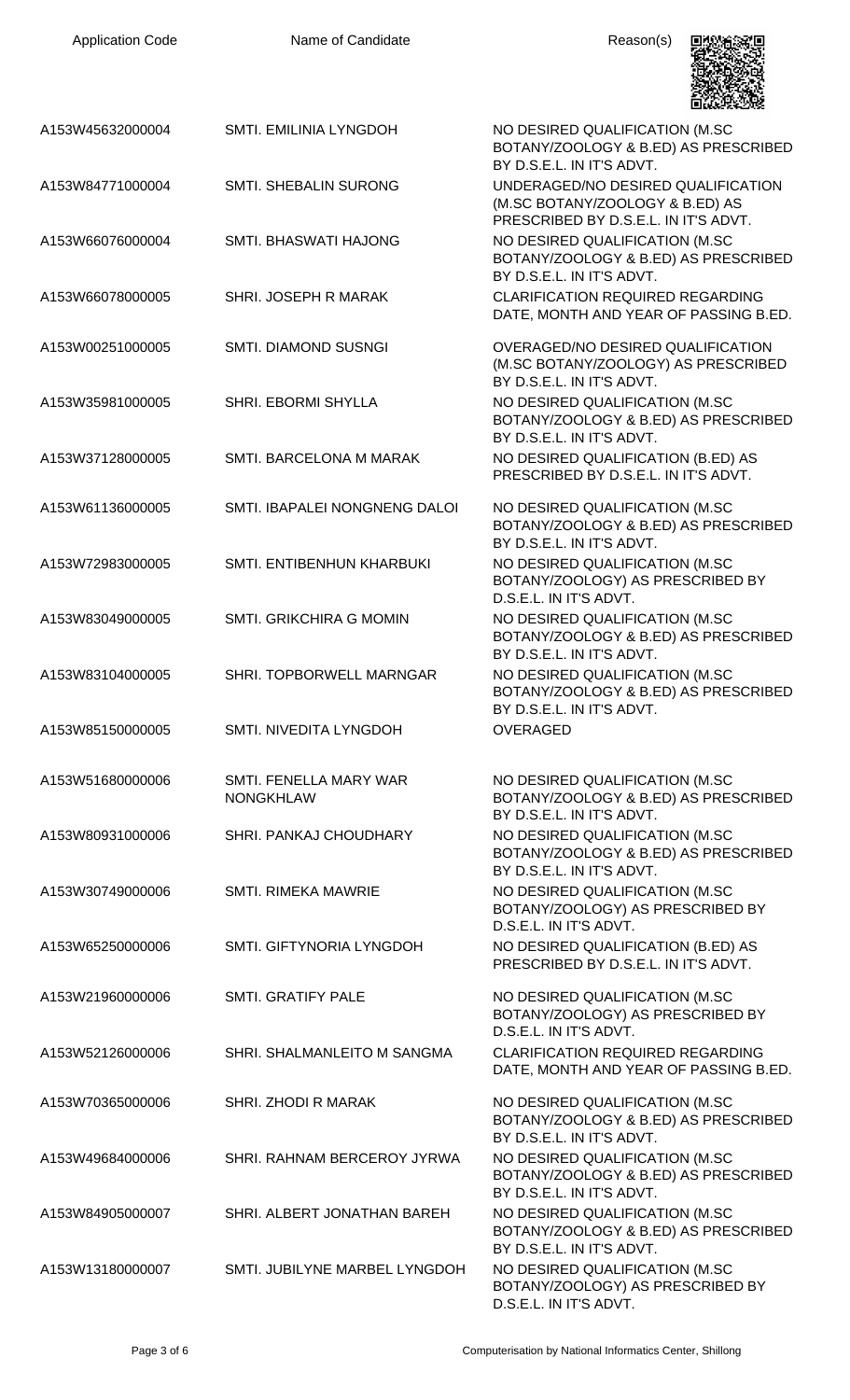| <b>Application Code</b> |  |
|-------------------------|--|
|-------------------------|--|

Name of Candidate Reason(s)



|                  |                                    | 国家联邦政府                                                                                                                                                        |
|------------------|------------------------------------|---------------------------------------------------------------------------------------------------------------------------------------------------------------|
| A153W50102000007 | SMTI. SUKJAILIN RYNTATHIANG        | NO DESIRED QUALIFICATION (M.SC<br>BOTANY/ZOOLOGY & B.ED) AS PRESCRIBED<br>BY D.S.E.L. IN IT'S ADVT.                                                           |
| A153W29764000007 | SMTI. AMELIA ELVIRA L.THABAH       | NO DESIRED QUALIFICATION (M.SC<br>BOTANY/ZOOLOGY & B.ED) AS PRESCRIBED<br>BY D.S.E.L. IN IT'S ADVT.                                                           |
| A153W82409000007 | SMTI. BADAMON LYNGKHOI             | NO DESIRED QUALIFICATION (B.ED) AS<br>PRESCRIBED BY D.S.E.L. IN IT'S ADVT.                                                                                    |
| A153W09807000007 | SHRI. HENRY B SANGMA               | <b>CLARIFICATION REQUIRED REGARDING</b><br>DATE, MONTH AND YEAR OF PASSING B.ED.                                                                              |
| A153W78836000007 | SMTI. CHICHI CH SANGMA             | NO DESIRED QUALIFICATION (B.ED) AS<br>PRESCRIBED BY D.S.E.L. IN IT'S ADVT.                                                                                    |
| A153W47525000008 | SMTI. THEODORA SHABONG             | NO DESIRED QUALIFICATION (M.SC<br>BOTANY/ZOOLOGY & B.ED) AS PRESCRIBED<br>BY D.S.E.L. IN IT'S ADVT.                                                           |
| A153W21259000008 | <b>SMTI. TWILLINE CH SANGMA</b>    | NO DESIRED QUALIFICATION (B.ED) AS<br>PRESCRIBED BY D.S.E.L. IN IT'S ADVT.                                                                                    |
| A153W64784000008 | SMTI. LOVELLA CAFFENE WAHLANG      | NO DESIRED QUALIFICATION (M.SC<br>BOTANY/ZOOLOGY & B.ED) AS PRESCRIBED<br>BY D.S.E.L. IN IT'S ADVT.                                                           |
| A153W64009000008 | SHRI. CASTERLAND MARBANIANG        | NO DESIRED QUALIFICATION (M.SC<br>BOTANY/ZOOLOGY & B.ED) AS PRESCRIBED<br>BY D.S.E.L. IN IT'S ADVT.                                                           |
| A153W37951000008 | <b>SMTI. JEMIMA MYNSONG</b>        | NO DESIRED QUALIFICATION (B.ED) AS<br>PRESCRIBED BY D.S.E.L. IN IT'S ADVT.                                                                                    |
| A153W12934000009 | <b>SMTI. NOREEN K MARAK</b>        | NO DESIRED QUALIFICATION (M.SC<br>BOTANY/ZOOLOGY) AS PRESCRIBED BY<br>D.S.E.L. IN IT'S ADVT.                                                                  |
| A153W63184000009 | SMTI. LASIEWDOR SYIEMLIEH          | NO DESIRED QUALIFICATION (M.SC<br>BOTANY/ZOOLOGY & B.ED) AS PRESCRIBED<br>BY D.S.E.L. IN IT'S ADVT.                                                           |
| A153W82905000009 | SMTI. CHELSEA S MOMIN              | <b>CLARIFICATION REQUIRED REGARDING</b><br>DATE, MONTH AND YEAR OF PASSING B.ED.                                                                              |
| A153W23058000009 | SMTI. BANIOHI KYNTI WANKHAR        | NO DESIRED QUALIFICATION (M.SC<br>BOTANY/ZOOLOGY) AS PRESCRIBED BY<br>D.S.E.L. IN IT'S ADVT./B.ED DEGREE NOT<br>QUALIFIED AS ON THE LAST DATE OF THE<br>ADVT. |
| A153W14750000010 | SMTI. MEIAIRIHUNLANG S FANCON      | NO DESIRED QUALIFICATION (B.ED) AS<br>PRESCRIBED BY D.S.E.L. IN IT'S ADVT.                                                                                    |
| A153W07420000010 | <b>SMTI. MS BAWANBIANG NONGBRI</b> | OVERAGED/NO DESIRED QUALIFICATION<br>(M.SC BOTANY/ZOOLOGY) AS PRESCRIBED<br>BY D.S.E.L. IN IT'S ADVT.                                                         |
| A153W82101000011 | SMTI. DELICIA DOREEN DKHAR         | OVERAGED/NO DESIRED QUALIFICATION<br>(M.SC BOTANY/ZOOLOGY & B.ED) AS<br>PRESCRIBED BY D.S.E.L. IN IT'S ADVT.                                                  |
| A153W51045000011 | SHRI. PYNSKHEMLANG IANGRAI         | NO DESIRED QUALIFICATION (M.SC<br>BOTANY/ZOOLOGY & B.ED) AS PRESCRIBED<br>BY D.S.E.L. IN IT'S ADVT.                                                           |
| A153W82357000011 | SMTI. PATRISHA LYNGKHOI            | <b>OVERAGED</b>                                                                                                                                               |
| A153W82104000012 | SHRI. BALKAN W MOMIN               | <b>CLARIFICATION REQUIRED REGARDING</b><br>DATE, MONTH AND YEAR OF PASSING M.SC<br>AND B.ED.                                                                  |
| A153W48782000012 | SMTI. SELINA P NONGKHLAW           | NO DESIRED QUALIFICATION (B.ED) AS<br>PRESCRIBED BY D.S.E.L. IN IT'S ADVT.                                                                                    |
| A153W08240000012 | SMTI. AGRACIA M KHARMUDAI          | NO DESIRED QUALIFICATION (M.SC<br>BOTANY/ZOOLOGY & B.ED) AS PRESCRIBED<br>BY D.S.E.L. IN IT'S ADVT.                                                           |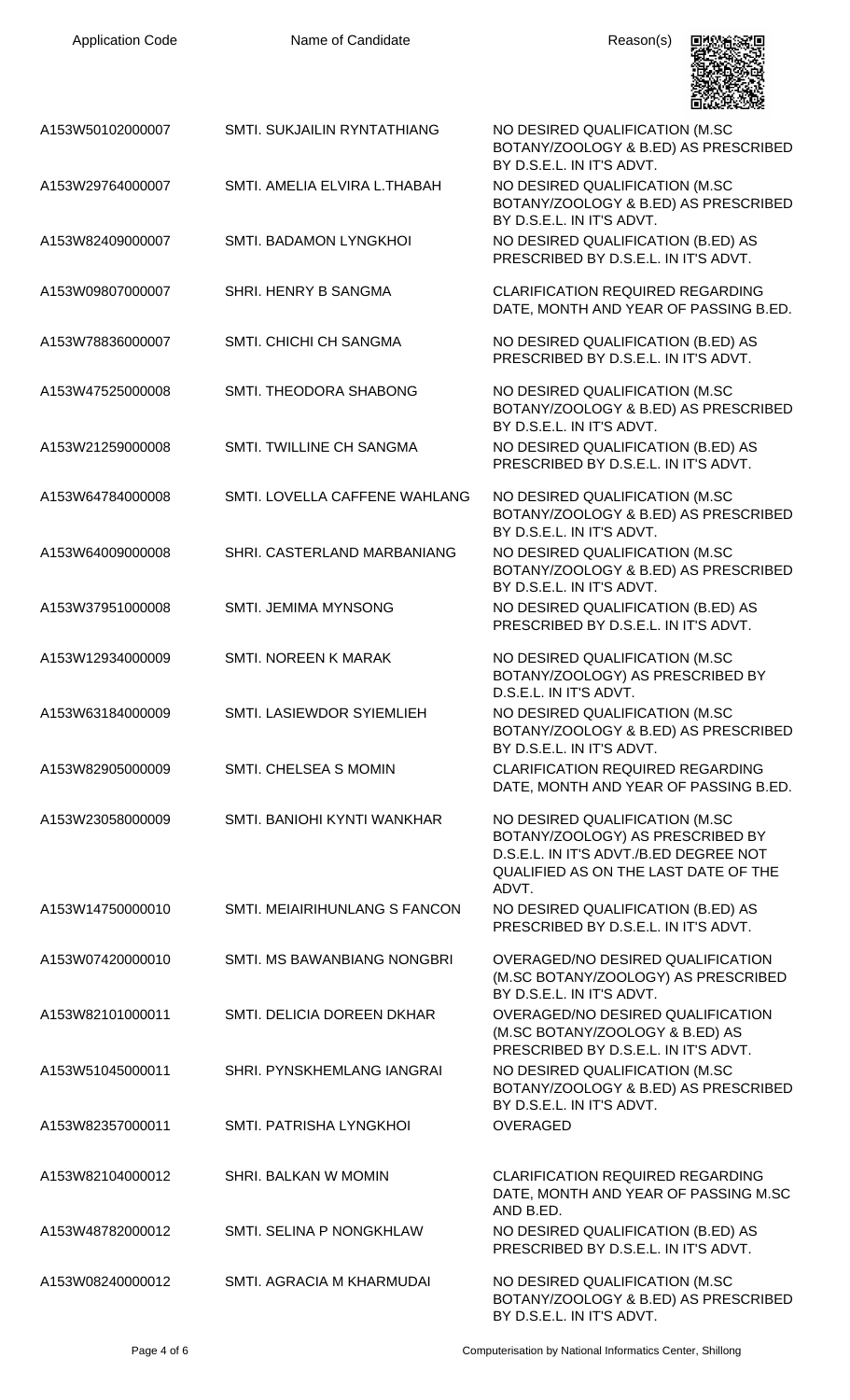| <b>Application Code</b> | Name of Candidate             | Reason(s)                                                                                           |
|-------------------------|-------------------------------|-----------------------------------------------------------------------------------------------------|
| A153W37797000013        | SMTI. IBANRISUK WANKHAR       | NO DESIRED QUALIFICATION (M.SC<br>BOTANY/ZOOLOGY & B.ED) AS PRESCRIBED<br>BY D.S.E.L. IN IT'S ADVT. |
| A153W70382000013        | SMTI. TASI CHERA R MARAK      | NO DESIRED QUALIFICATION (M.SC<br>BOTANY/ZOOLOGY) AS PRESCRIBED BY<br>D.S.E.L. IN IT'S ADVT.        |
| A153W82835000014        | SMTI. BADAHUN WARJRI          | NO DESIRED QUALIFICATION (M.SC<br>BOTANY/ZOOLOGY & B.ED) AS PRESCRIBED<br>BY D.S.E.L. IN IT'S ADVT. |
| A153W43741000014        | SMTI. CHONKAMBE A SANGMA      | NO DESIRED QUALIFICATION (M.SC<br>BOTANY/ZOOLOGY & B.ED) AS PRESCRIBED<br>BY D.S.E.L. IN IT'S ADVT. |
| A153W11425000015        | SMTI. SANCHIRA M SANGMA       | <b>CLARIFICATION REQUIRED REGARDING</b><br>DATE, MONTH AND YEAR OF PASSING B.ED.                    |
| A153W68368000016        | SMTI. SANJANORA CH. SANGMA    | <b>CLARIFICATION REQUIRED REGARDING</b><br>DATE, MONTH AND YEAR OF PASSING B.ED.                    |
| A153W24153000016        | SMTI. VERNADEEN SUSNGI        | NO DESIRED QUALIFICATION (M.SC<br>BOTANY/ZOOLOGY & B.ED) AS PRESCRIBED<br>BY D.S.E.L. IN IT'S ADVT. |
| A153W66814000017        | SHRI. TAMMIKI CHALLAM         | NO DESIRED QUALIFICATION (M.SC<br>BOTANY/ZOOLOGY & B.ED) AS PRESCRIBED<br>BY D.S.E.L. IN IT'S ADVT. |
| A153W40440000017        | SHRI. HAMBOY SHADAP           | NO DESIRED QUALIFICATION (M.SC<br>BOTANY/ZOOLOGY & B.ED) AS PRESCRIBED<br>BY D.S.E.L. IN IT'S ADVT. |
| A153W34643000018        | SHRI. JOHN BHABOK BUAM        | NO DESIRED QUALIFICATION (M.SC<br>BOTANY/ZOOLOGY & B.ED) AS PRESCRIBED<br>BY D.S.E.L. IN IT'S ADVT. |
| A153W65021000018        | SMTI. GRIKCHI WANDANA G MOMIN | <b>CLARIFICATION REQUIRED REGARDING</b><br>DATE, MONTH AND YEAR OF PASSING B.ED.                    |
| A153W21428000020        | <b>SMTI. STILCHI M SANGMA</b> | NO DESIRED QUALIFICATION (M.SC<br>BOTANY/ZOOLOGY & B.ED) AS PRESCRIBED<br>BY D.S.E.L. IN IT'S ADVT. |
| A153W73722000021        | SMTI. IBASNGEWHUN C NONGRUM   | NO DESIRED QUALIFICATION (M.SC<br>BOTANY/ZOOLOGY & B.ED) AS PRESCRIBED<br>BY D.S.E.L. IN IT'S ADVT. |
| A153W20493000025        | SMTI. JUDITH LYNGDOH POHLONG  | NO DESIRED QUALIFICATION (M.SC<br>BOTANY/ZOOLOGY & B.ED) AS PRESCRIBED<br>BY D.S.E.L. IN IT'S ADVT. |
| A153W50909000026        | SHRI. SOPHILOS LYWAIT         | NO DESIRED QUALIFICATION (M.SC<br>BOTANY/ZOOLOGY & B.ED) AS PRESCRIBED<br>BY D.S.E.L. IN IT'S ADVT. |
| A153W64821000028        | SMTI. BANSE CH SANGMA         | <b>CLARIFICATION REQUIRED REGARDING</b><br>DATE, MONTH AND YEAR OF PASSING B.ED.                    |
| A153W74055000031        | SMTI. SANCHIEEMYNIRE K SANGMA | NO DESIRED QUALIFICATION (M.SC<br>BOTANY/ZOOLOGY & B.ED) AS PRESCRIBED<br>BY D.S.E.L. IN IT'S ADVT. |
| A153W48815000033        | SHRI. COMMANDANT MARWEIN      | NO DESIRED QUALIFICATION (B.ED) AS<br>PRESCRIBED BY D.S.E.L. IN IT'S ADVT.                          |
| A153W85577000036        | <b>SMTI. AITIHUN MARTHONG</b> | B.ED DEGREE NOT QUALIFIED AS ON THE<br>LAST DATE OF THE ADVT.                                       |